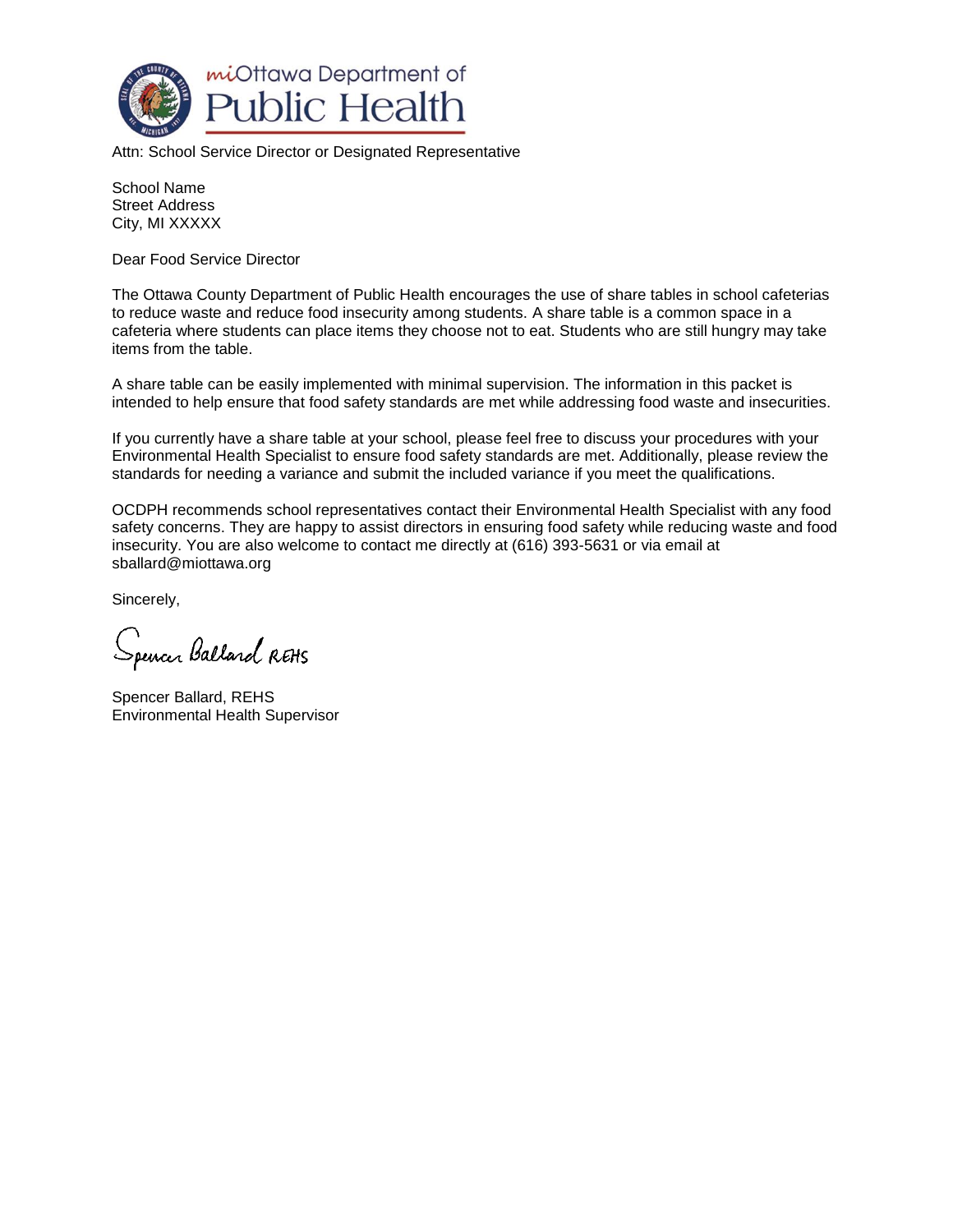

### **Share Table Planning Checklist**

- 1. Decide if you would like to have a share table
	- Yes
	- $\neg$  No
- 2. Decide which students may place items on the table
	- All students
	- $\Box$  Hot lunch students only
- 3. Determine what food items should be placed on the table
	- $\Box$  1. Whole fruit with peels (bananas, oranges, etc.)
	- $\Box$  2. Whole fruit with edible peels (pears, apples, etc.)
	- $\Box$  3. Sealed, non-potentially hazardous items (chips, cookies, crackers, etc.)
	- $\Box$  4. Sealed, potentially hazardous items (milk, cheese, yogurt)

*\*Please note that items other than whole fruit and factory-sealed items are not allowed to be placed on the tables. This includes cooked food, open packages, and items portioned in Ziploc bags. Potentially hazardous food may not be placed on the table if it is brought from home\**

- 4. Develop a plan for where students will take food from if they are still hungry
	- $\Box$  The share table \*this is recommended\*
	- $\Box$  The office
	- $\Box$  Another location:
- 5. Decide if food will be kept beyond the breakfast or lunch period
	- $\Box$  Yes continue to number 6
	- $\Box$  No skip number 9
- 6. Determine how food will be kept and served past the breakfast or lunch period
	- $\Box$  Kept for a snack period
- $\Box$  Kept for after school consumption
- $\Box$  Kept until the end of the day
- $\Box$  Donated to a local non-profit

 $\Box$  Other:

- 
- 7. If food will be kept past the meal period, determine which items will be kept past the meal period. Please select all that apply.
	- $\Box$  1. Whole fruit with peels (bananas, oranges, etc.)
	- $\Box$  2. Whole fruit with edible peels (pears, apples, etc.)
	- □ 3. Sealed, non-potentially hazardous items (chips, cookies, crackers, etc.)
	- $\Box$  4. Sealed, potentially hazardous items (milk, cheese, yogurt)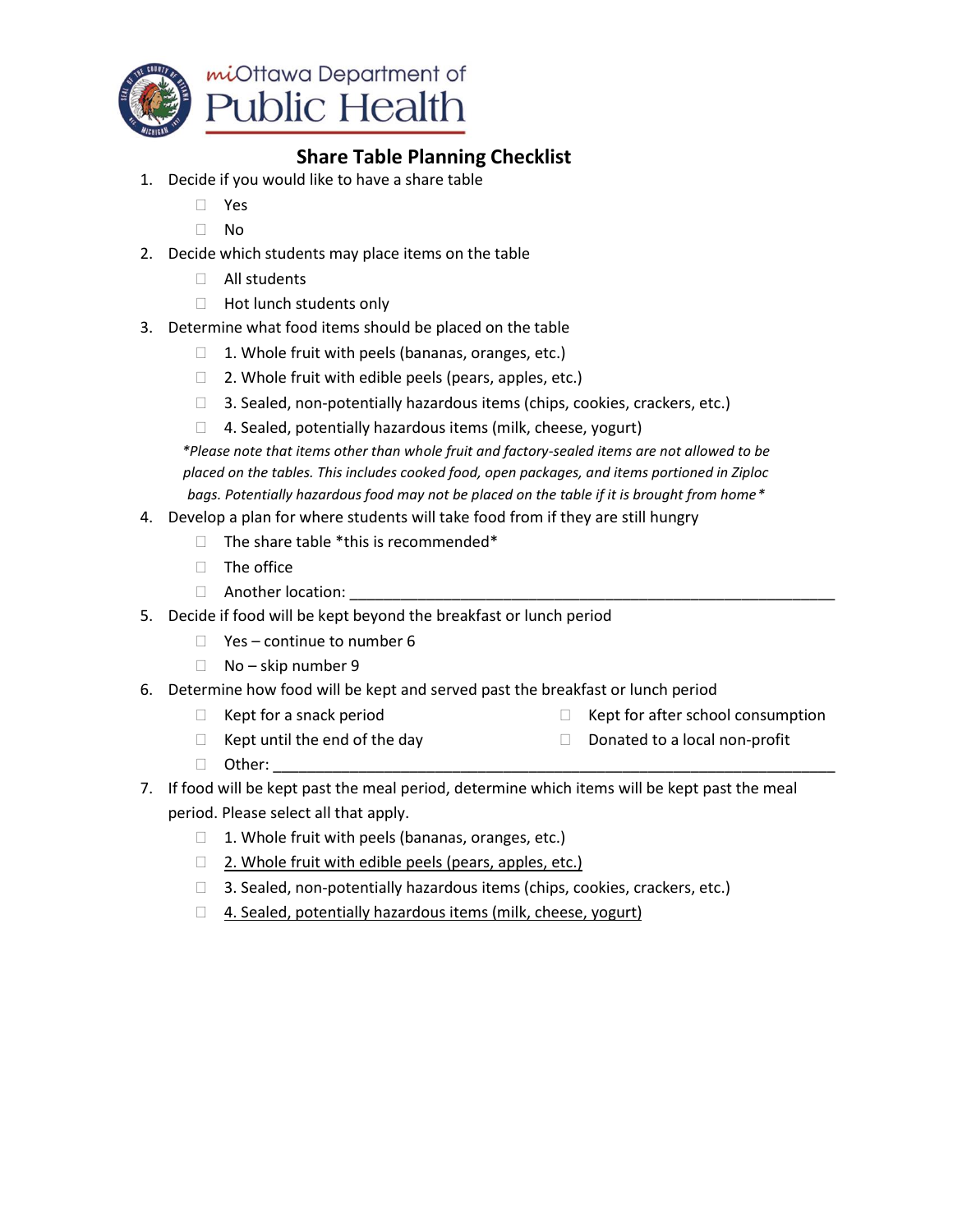

8. If you have selected any of the underlined items in question 7, please fill out the Variance Form that is included in this packet.

(Continued on back side of this page)

- 9. Decide how information will be disseminated to parents and students.
- 10. Decide who will be responsible for monitoring the table and how they will monitor it.
- 11. Set a start date for the share table.
- 12. Once the table is operational, advertise it consistently for several days or weeks to ensure all students know where the table is and begin using it. Be patient, as it may take many weeks for the students to regularly use the table.

Please do not hesitate to call the Environmental Health Specialist that is assigned to your facility. Their business card is included in this packet.

[www.facebook.com/ottawacountyfoodnetwork](http://www.facebook.com/ottawacountyfoodnetwork)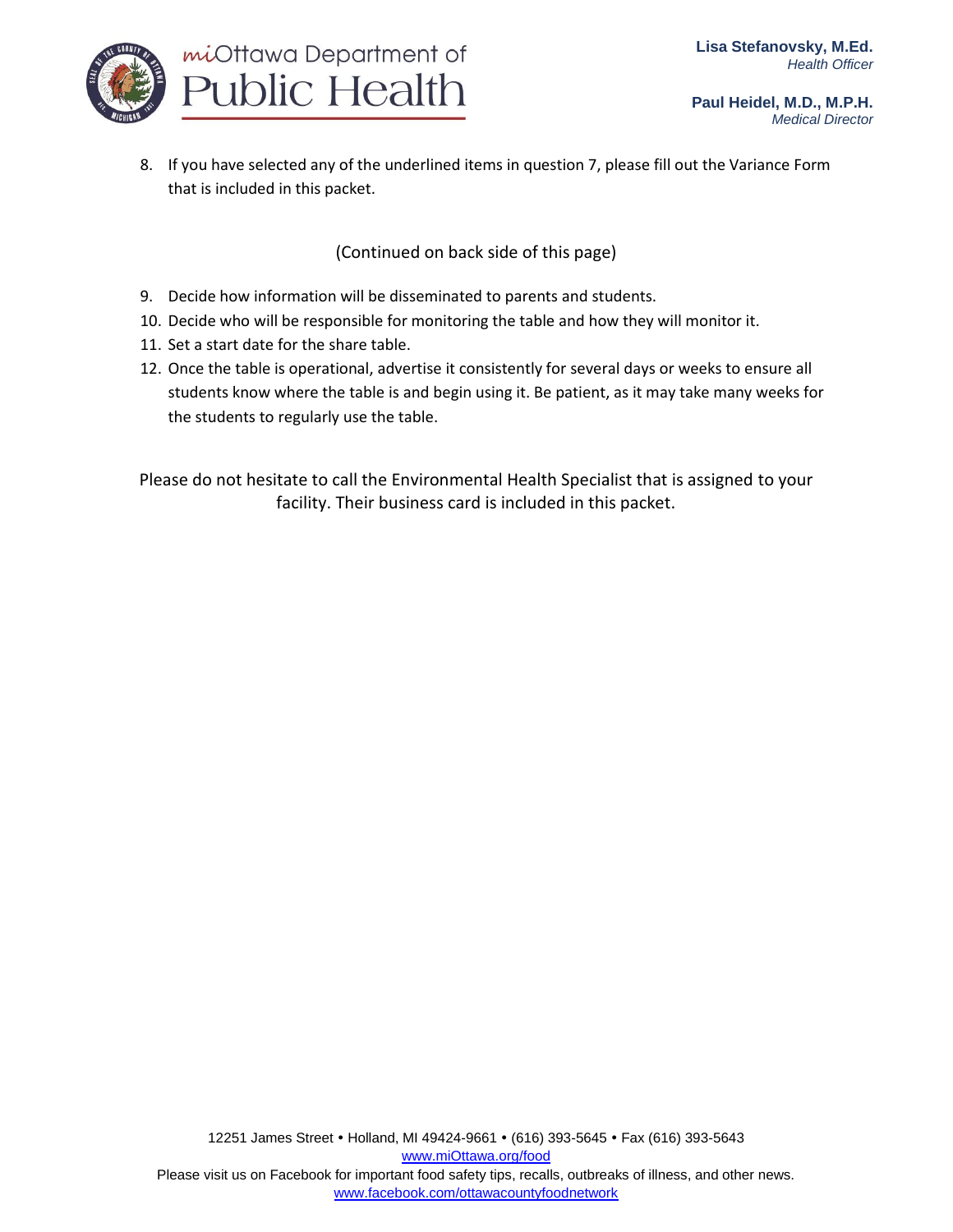

# **Guidance for Share Table Monitors**

Food that may be shared:

Fruit with edible or non-edible peels



Factory-sealed Potentially Hazardous Food (food that requires refrigeration)



Factory-sealed dry storage food (food that does not require refrigeration)



Food that may not be shared





Food not sealed in factory-sealed bags Cooked Food Potentially hazardous food from home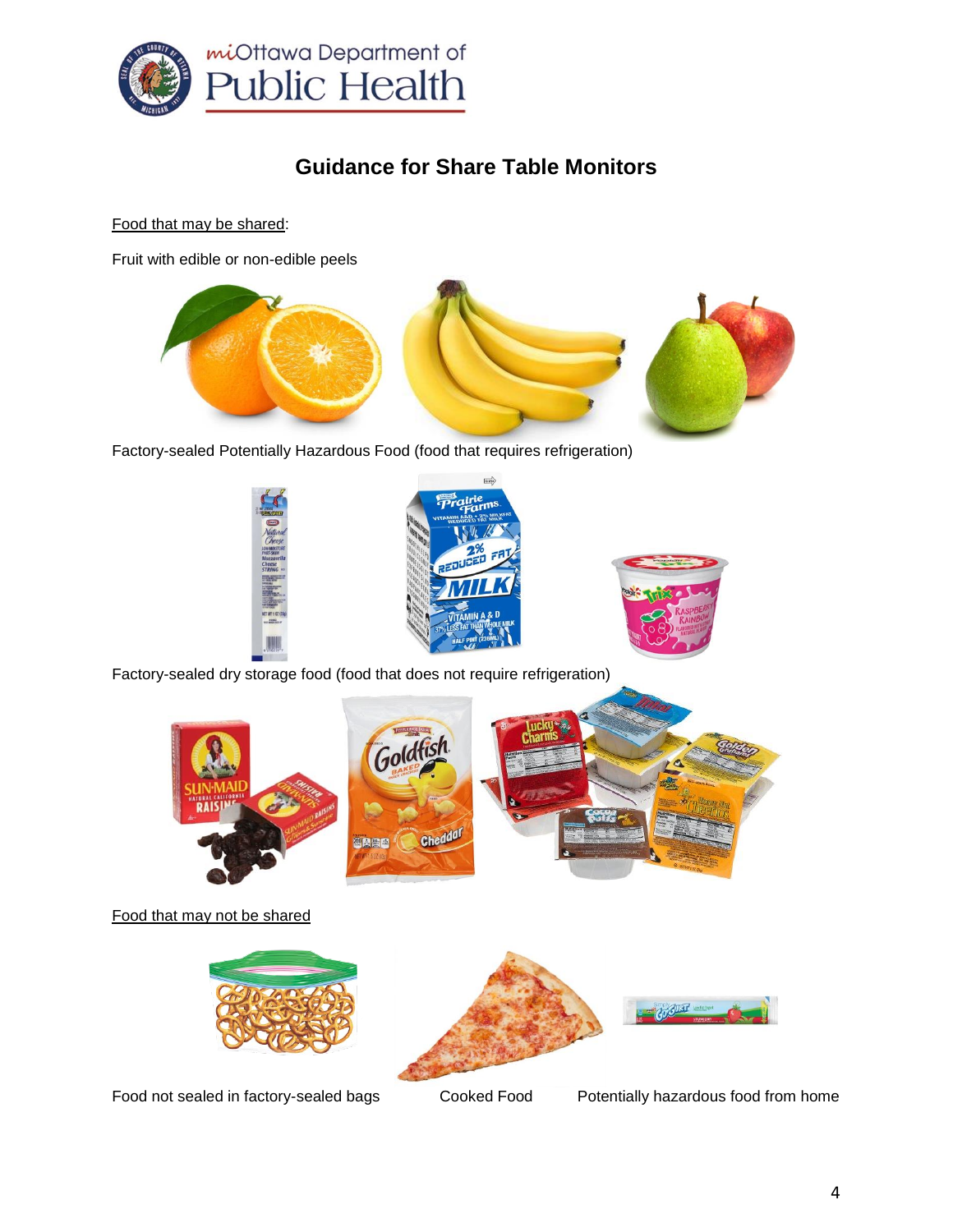

### First Steps

Speak with the Food Service Director or Principal about the share table policy that is in place at your school. Once you are familiar with the school requirements, ensure the following monitoring is taking place.

#### Monitoring requirements

- 1. Check the table periodically throughout the lunch period for any items that may not be served
- 2. Immediately discard any items that are not allowed on the share table
- 3. At the end of the lunch period, discard all food items or follow the approved variance procedure for keeping items.

#### For Further Questions

- 1. Your cafeteria employees are knowledgeable in food safety practices. If you have specific questions, they may be able to assist you.
- 2. Your principal or food service director can provide more details about your share table procedures.
- 3. The Environmental Health Specialist that is assigned to your school can also provide more guidance about food safety practices.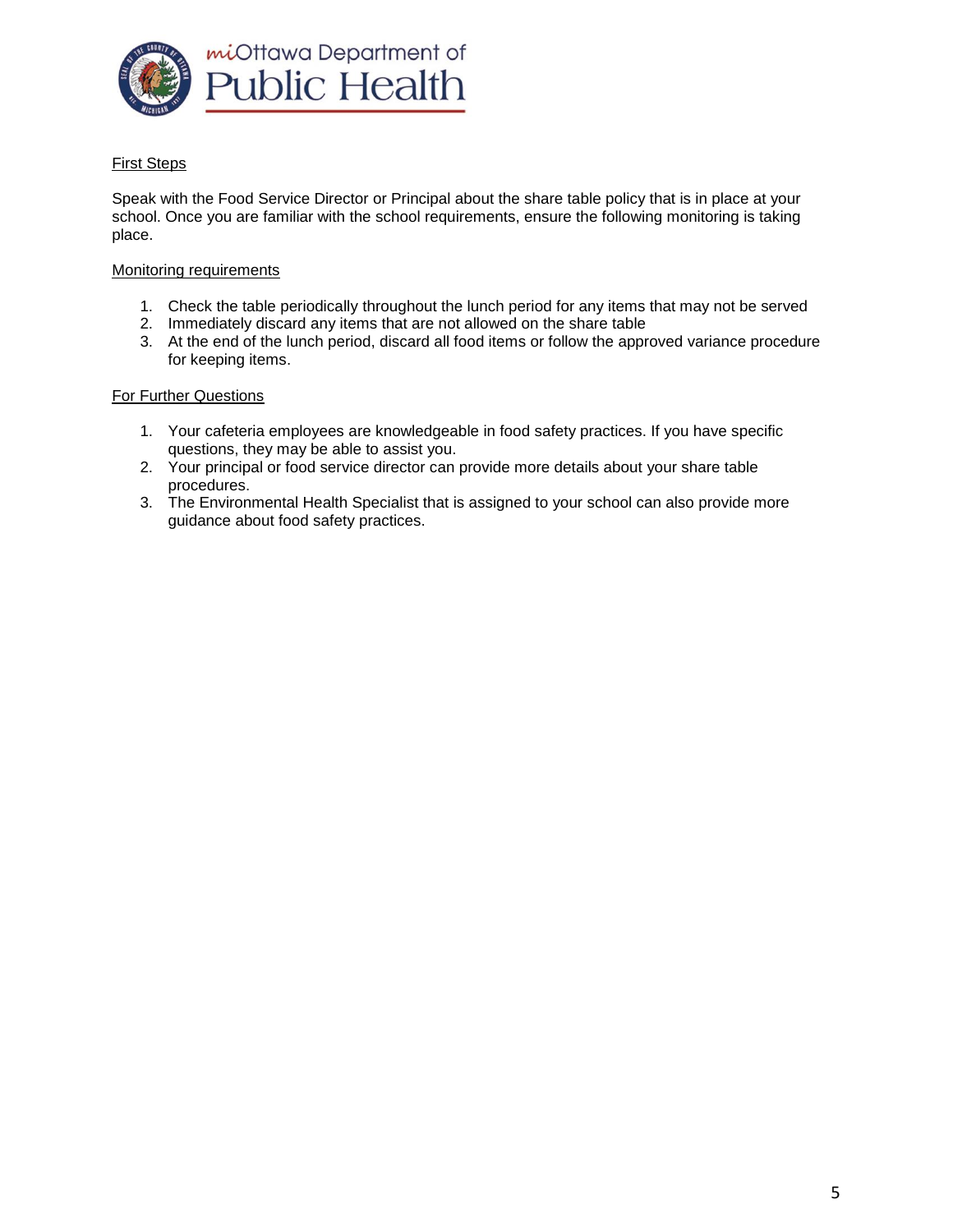

## Do I Need a Variance for My Share Table?

Please review the following statements to determine if a variance should be on file for your share table.

- 1. Do you keep food from the share table after the meal time in which it was placed on the table?
	- a. Yes continue to question 2
	- b. No **no variance needed**
- 2. What food do you keep after the meal period?
	- a. Fruits with edible peels (apples, pears, etc.) **variance needed**
	- b. Fruits with non-edible peels (bananas, oranges, etc.) **no variance needed**
	- c. Non-potentially hazardous items in factory-sealed packages (chips, cookies, etc.) **no variance needed**
	- d. Potentially hazardous items in factory-sealed packages (string cheese, milk, yogurt) **variance needed**

If you selected any items that need a variance for re-service, use the following guidance to determine how to complete the "Reason for Request" question on the application.

- **Potentially Hazardous Items in factory-sealed packages** discuss how items will be time and/or temperature controlled for safety. Your description must be specific to each school. Examples include:
	- $\circ$  Place a cooler that holds below 41°F by the share table for the food to maintain a temperature below 41°F
	- o Discard items after 4 hours or less
- **Fruit with edible peels** discuss how fruit will be protected from contamination or how contamination will be removed from the fruit after it is served to the children. Examples include:
	- o Pre-wrap fruit in plastic wrap
	- $\circ$  Purchase fruit that is sealed in packages (for example, apple slices in pre-packaged portions)
	- o Rinse fruit in cold water prior to re-serving

Please contact the Ottawa County Department of Public Health at 616-393-5645 if you have questions about completing the variance application.